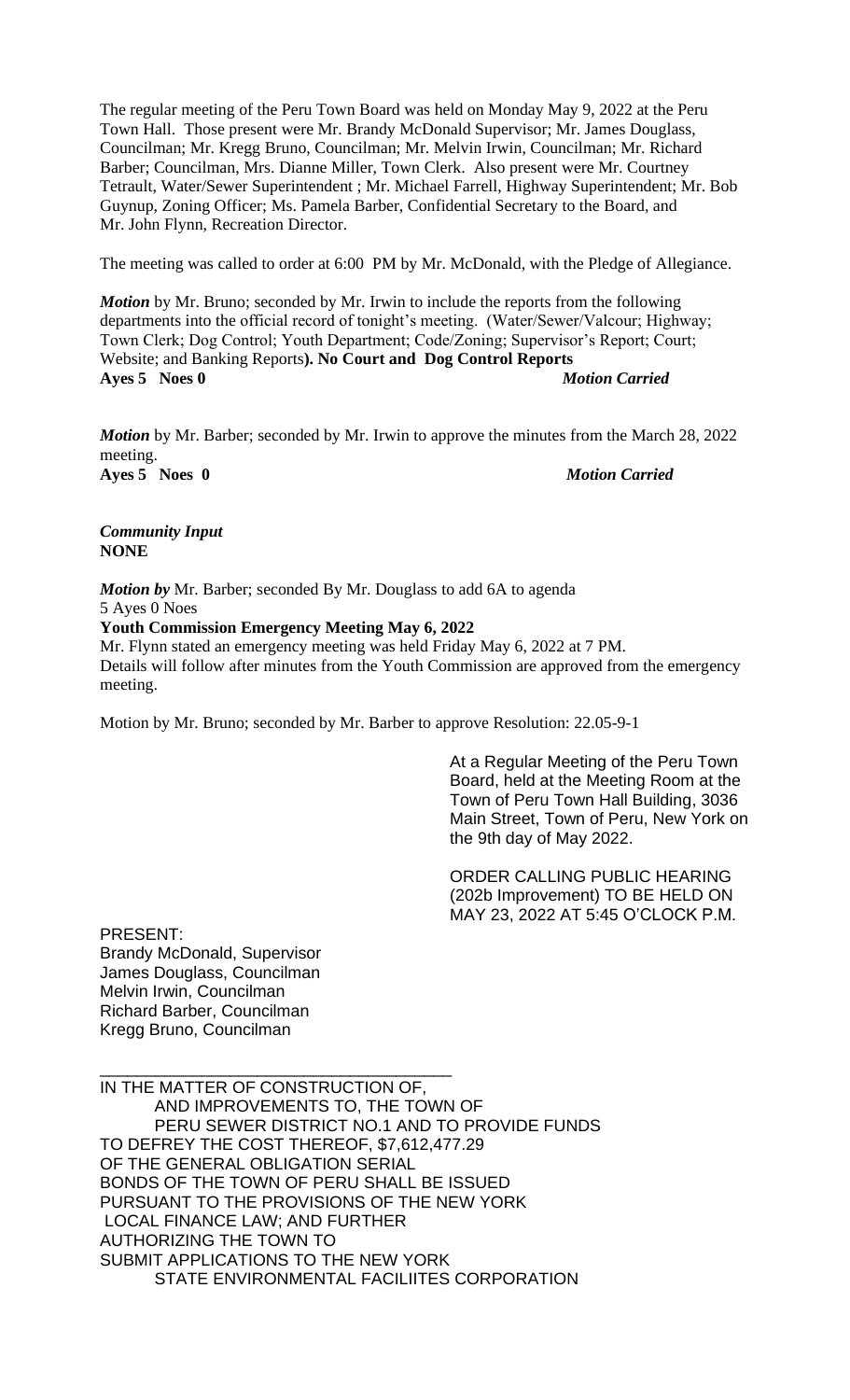## AND OTHER AGENCIES FOR GRANT FUNDING AND FINANCIAL ASSISTENCE IN CONNECTION THEREWITH.

\_\_\_\_\_\_\_\_\_\_\_\_\_\_\_\_\_\_\_\_\_\_\_\_\_\_\_\_\_\_\_\_\_\_\_\_\_\_\_ **WHEREAS**, The Town of Peru Town Board, Clinton County, New York previously requested AES Northeast, duly licensed engineers in the State of New York ("Engineers"), to prepare a preliminary map, plan, and report, as amended, for the increase and improvement of the Town of Peru Sewer District No. 1 and pursuant to the Town's direction, the Engineers have completed and filed with the Town Board such preliminary map, plan and report, as amended, and have estimated that the maximum cost thereof has increased to Seven Million Six Hundred Twelve Thousand Four Hundred Seventy Seven Dollars and Twenty-Nine Cents (\$7,612,477.29); now therefore be it

**ORDERED,** that a Public Hearing by the Town of Peru Town Board to be held in the Meeting Room at the Town of Peru Town Hall Building, 3036 Main Street, Town of Peru, New York (Clinton County), on the 23rd Day of May at 5:45 O'clock P.M. to consider said increase and improvement of facilities of the Town of Peru Sewer District No. 1 and to hear all persons interested in the subject thereof concerning the same and for such other action on the part of the Town Board with relation thereto as may be required by law; and it is,

**FURTHER ORDERED**, that the Town Clerk publish at least once in The Town of Peru's official newspaper, the Press Republican, and post on the signboard of the Town maintained pursuant to Town Law 30(6), a copy of this Order, certified by the Town Clerk, the first publication thereof and posting to be not less than ten (10) nor more than twenty (20) days before the date of such public hearing.

May 9, 2022 **TOWN BOARD OF THE TOWN OF PERU**

\_\_\_\_\_\_\_\_\_\_\_\_\_\_\_\_\_\_\_\_\_\_\_\_\_\_\_\_ Brandy McDonald, Supervisor

\_\_\_\_\_\_\_\_\_\_\_\_\_\_\_\_\_\_\_\_\_\_\_\_\_\_\_\_ James Douglass, Councilman

\_\_\_\_\_\_\_\_\_\_\_\_\_\_\_\_\_\_\_\_\_\_\_\_\_\_\_\_ Melvin Irwin, Councilman

\_\_\_\_\_\_\_\_\_\_\_\_\_\_\_\_\_\_\_\_\_\_\_\_\_\_\_\_\_ Richard Barber, Councilman

\_\_\_\_\_\_\_\_\_\_\_\_\_\_\_\_\_\_\_\_\_\_\_\_\_\_\_\_\_

Kregg Bruno, Councilman

5 Ayes 0 Noes

*Approval of Rifenburg's Payment App #13*

Paper work was not filed in a timely manner to approve.

## **RESOLUTION NUMBER: 22.05.9.5-2**

#### **A RESOLUTION APPROVING THE SUBMISSION OF STATE ECONOMIC & INFRASTRUCTURE DEVELOPMENT (SEID) FUNDING APPLICATION TO THE NORTHERN BORDER REGIONAL COMMISSION.**

**MOTION: Mr. Bruno SECOND: Mr. Irwin**

**WHEREAS**, the NBRC has made available funds for the reconstruction and rehabilitation of infrastructure through the Economic & Infrastructure development investment program, and;

**WHEREAS**, the Town of Peru is in the process of rehabilitating and upgrading the Town's wastewater treatment plant;

**RESOLVED,** the Town of Peru supervisor is given permission to sign all NBRC documents related to the application for NBRC SEID funds;

**BE IT FURTHER RESOLVED**, the Town of Peru Supervisor, should the application be funded, has the right to sign all NBRC documents that bind the applicant;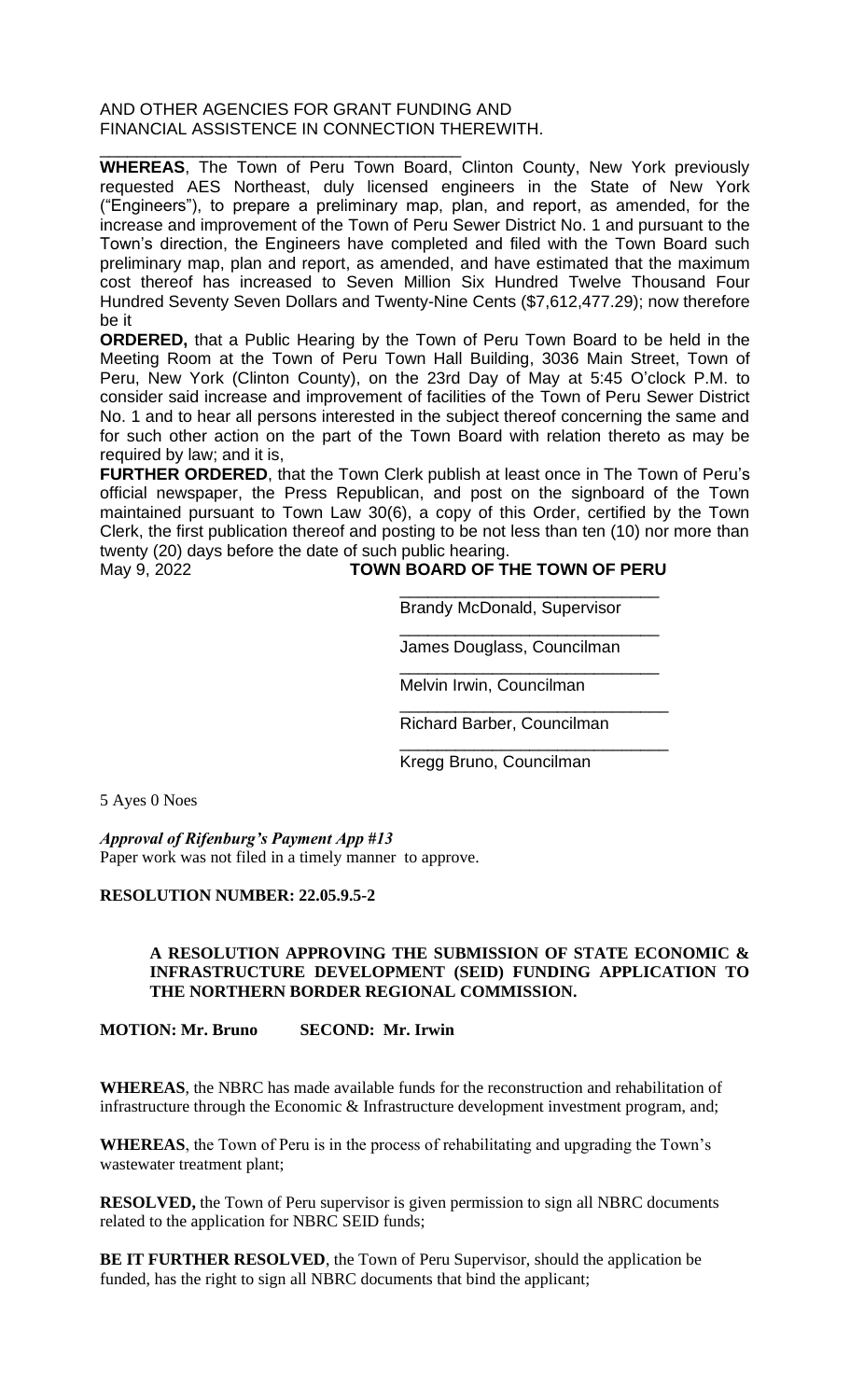#### **NOW, THEREFORE, BE IT**

| <b>Roll Call:</b> |                            | YES |  |
|-------------------|----------------------------|-----|--|
|                   | <b>Richard Barber, Jr.</b> | x   |  |
|                   | <b>Kregg Bruno</b>         | x   |  |
|                   | <b>Mel Irwin</b>           | x   |  |
|                   | <b>James Douglass</b>      |     |  |
|                   | <b>Brandy McDonald</b>     |     |  |

**RESOLVED**, that this Resolution shall take effect immediately.

**Carried: 5 Ayes 0 Noes**

#### **RESOLUTION NUMBER: 22.05.9-3**

#### **A RESOLUTION APPROVING THE CONTRACT WITH AROLD CONSTRUCTION COMPANY, LLC TO CLEAN, CCTV INSPECTION AND SMOKE TESTING FOR SEWER COLLECTION LINES PROJECT #4980-EPG COLLECTION SYSTEM.**

#### **MOTION: Mr. Irwin SECOND: Mr. Bruno**

**WHEREAS**, the Town Board has before it a proposed contract with **Arold Construction Company, LLC,** Inc. to perform the work according to contract documents drawn up by AES, NORTHEAST for the above-mentioned project at a total price not to exceed of \$7,275.00 (Seven thousand two hundred seventy five dollars and no cents);

**RESOLVED**, said proposed contract is approved for Arold Construction Company, LLC will provide labor and equipment needed to perform cleaning, CCTV inspection and smoke testing for sewer collection lines. Work is limited to a maximum of two (2) days of on-site work. The Supervisor shall be and hereby is authorized to execute said contract.

## **NOW, THEREFORE, BE IT**

**RESOLVED**, that this Resolution shall take effect immediately.

| <b>Roll Call:</b> |                            | YES |  |
|-------------------|----------------------------|-----|--|
|                   | <b>Richard Barber, Jr.</b> |     |  |
|                   | <b>Kregg Bruno</b>         |     |  |
|                   | <b>Mel Irwin</b>           |     |  |
|                   | <b>James Douglass</b>      |     |  |
|                   | <b>Brandy McDonald</b>     | Х   |  |

**Carried: 5 Ayes 0 Noes**

#### RESOLUTION # 22.05.09-4

#### A RESOLUTION AUTHORIZING THE TOWN HIGHWAY SUPERVISOR TO REQUEST A REVIEW OF SAFETY OF NYS ROUTE 22 INTERSECTION AND REQUESTING NO PARKING SIGNS BE INSTALLED.

MOTION BY: Mr. Barber SECOND BY: Mr. Douglass

**WHEREAS**, the Town Board has been informed by the Highway Superintendent that the installation of the new all-way stop signs on Route 22 and corner of Maiden Lane has caused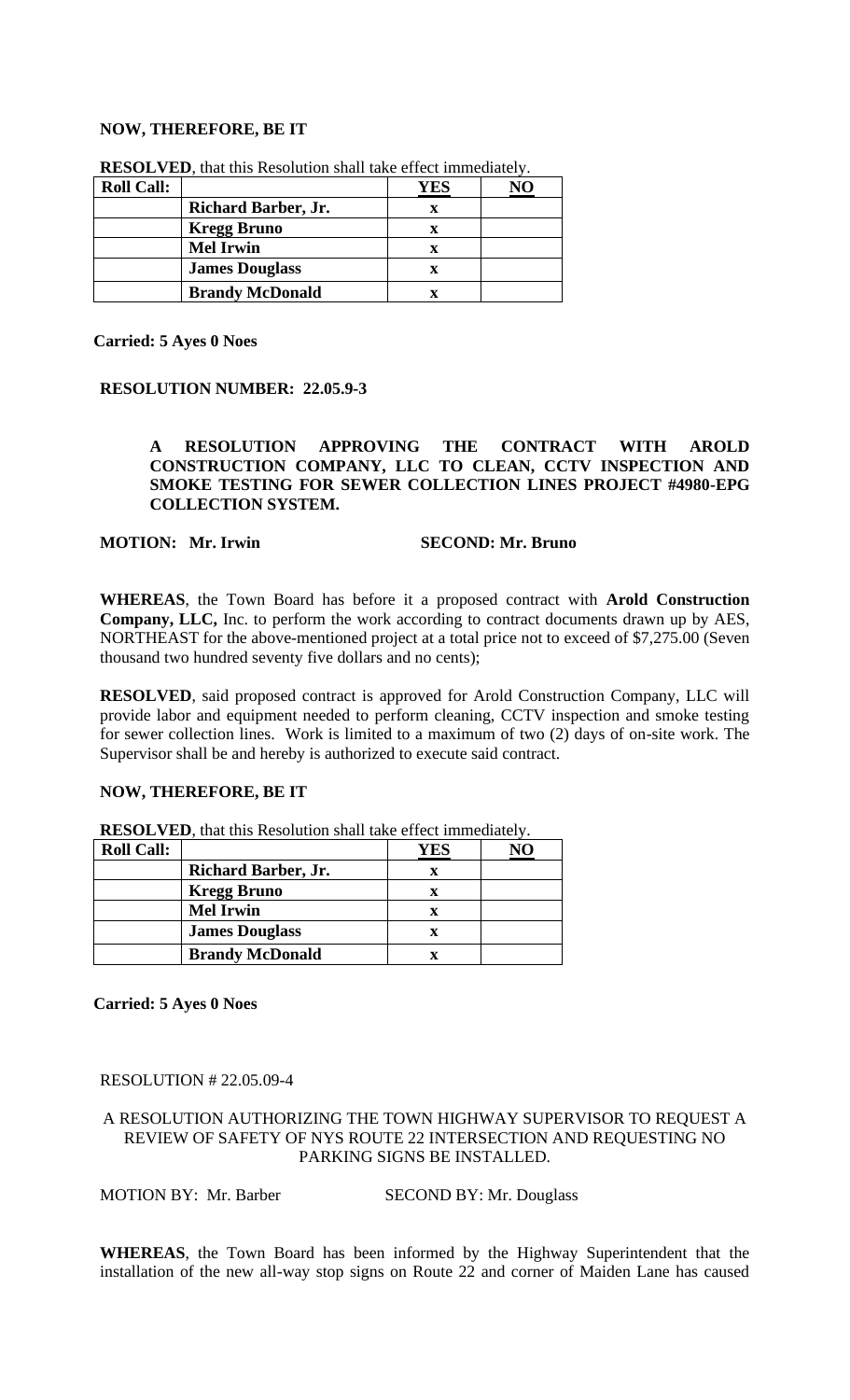concern for safety of motorists. Large trucks are in the habit of parking across the street from Stewarts Shops on Route 22 and blocking visibility and cannot get off the street enough so there is loss of driving lane until the large vehicle is moved.

**WHEREAS**, it is the opinion of the Town Highway Superintendent and the Town Board, that "No Parking" signs should be installed by the NYS Department of Transportation from the corner of North Bend St. to the Route 22/Maiden lane intersection.

**RESOLVED**, the Town Highway Superintendent has informed the Board that after speaking to the NYS Department of Transportation Local Supervisor and requested him to pass on the Town's concerns to the Watertown Office Planning Dept. for further review.

# **NOW, THEREFORE, BE IT**

| <b>Roll Call:</b> |                            | YES |  |
|-------------------|----------------------------|-----|--|
|                   | <b>Richard Barber, Jr.</b> | x   |  |
|                   | <b>Kregg Bruno</b>         | x   |  |
|                   | <b>James Douglass</b>      | x   |  |
|                   | <b>Mel Irwin</b>           | x   |  |
|                   | <b>Brandy McDonald</b>     | x   |  |

**RESOLVED**, that this Resolution shall take effect immediately

## **Carried: 5 Ayes 0 Noes**

#### *Sewer Project Update*

Mr. Tetrault stated pump stations are running, restoration to properties is completed and Rifenburg contract is complete.

#### *Other Business*

Construction meeting is set for May 11, 2022 at 11 AM to discuss the culvert project with Luck Brothers.

Ms. Barber stated all concerts are set and contracts are being mailed out.

Mr. Barber stated the bell tower is ½ completed and will measure the concert stage for the awning.

Mr. Tetrault stated his department is cleaning Town properties.

Mr. McDonald stated Mr. Kelly Donoghue representing Emergency 911 would like to discuss name changes for certain roads. Mr. Farrell and Mr. McDonald will be meeting with him in June.

Mr. Douglass asked if the agreement to purchase the land for the extension of walking trail was completed. Mr. Favro is finalizing the paperwork.

Mr. Barber asked if there was an update on the new locks. No update at this time.

Mr. Irwin asked Mr. Favro if the McGarr Road turnaround has made any progress. Mr. Favro stated a couple issues have arisen and need to be resolved.

Mr. Farrell stated vehicles are repaired therefore sweeping has stated again. *Public Comments on Agenda Items Only NONE*

## **Discussion- Pay Bills**

Mrs. Miller asked the department heads to be diligent in submitting vouchers, credit card charges and wire transfers by 10 AM on the Wednesday before the town meeting, by following this procedure it allows Mrs. Akey, Ms. Barber and myself to be timely in the process of paying bills.